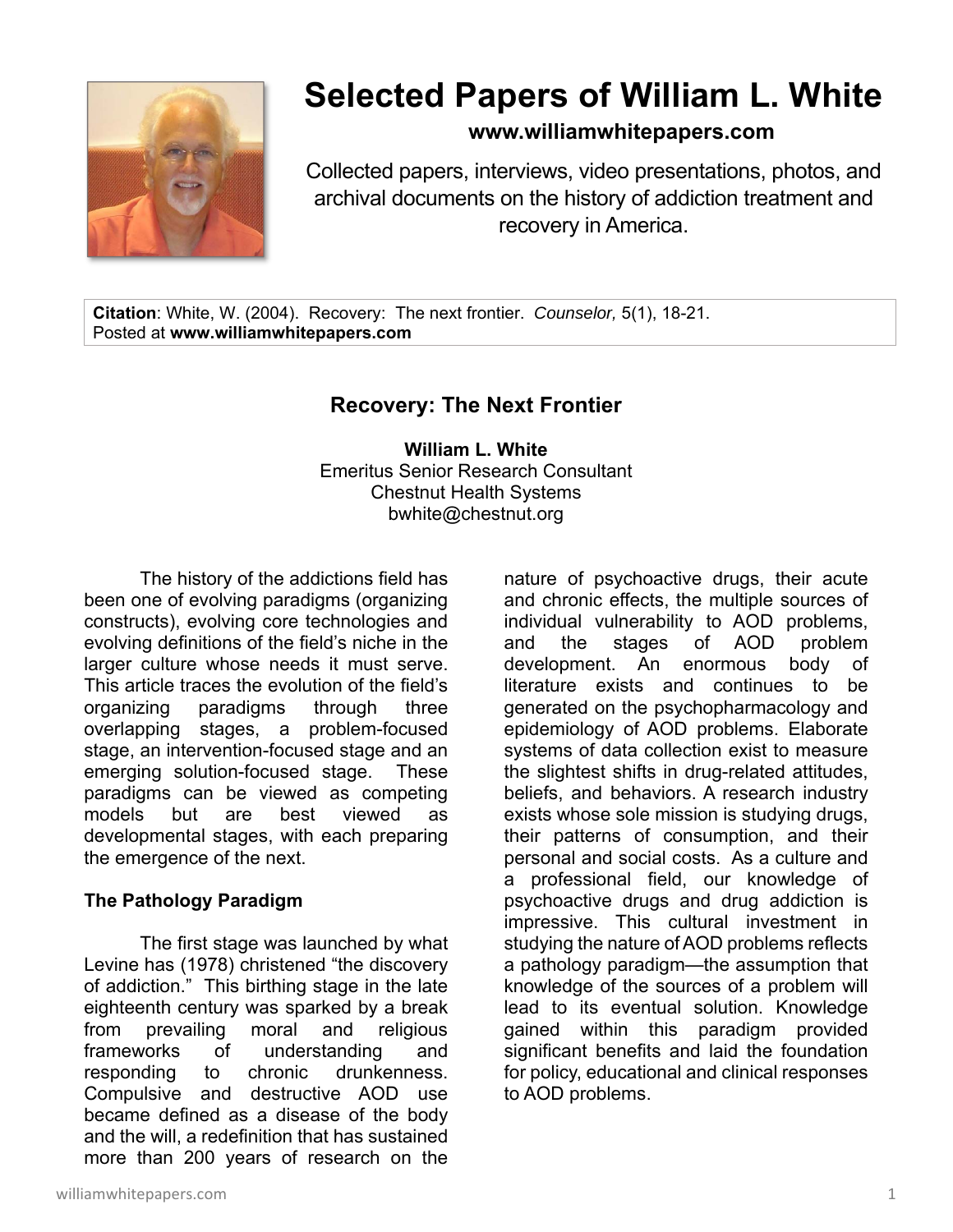## **The Intervention Paradigm**

Attempts to personally and socially resolve AOD problems also have a long history in America. These attempts span AOD-related social policies, education and prevention efforts, early intervention programs and addiction treatment. A voluminous body of knowledge and resources (including this journal) exists that focus on when and how to intervene in these problems. The readers of this journal have been part of this country's unprecedented investment in the professionally-directed treatment of AOD problems. Some readers are old enough to have witnessed the transition of treatment from an unfunded folk art to a highly professionalized and commercialized industry. We have learned within this modern era of treatment how to interrupt addiction careers. We know a lot about engagement, detoxification, problem stabilization, and recovery initiation. We know a lot about what people look like in the years before they were admitted to treatment. We know a lot about what people look like during treatment. And we know a little bit about what people look like in the months following treatment.

The knowledge gained from this intervention paradigm has advanced the field and allowed hundreds of thousands of individuals to initiate and sustain recovery. The majority of drug dependent persons who achieve sustained recovery do so after participating in treatment (the percentage varies by substance: cannabis (43%), cocaine (61%), alcohol (81%) and heroin (92%) (Cunningham et al., 1999, 2000). That knowledge has also illuminated the limitations of our current treatment system. For persons with severe AOD problems, it often takes three to four episodes of acute treatment over a span of eight years to achieve stable and enduring recovery (Dennis, Scott, Funk & Foss, under review). These findings challenge models of brief treatment, short-term aftercare, and followup studies whose designs, until recently, extended only several months following discharge from treatment. These shortcomings have led to calls for more

recovery-sustaining models of intervention and support and more recovery-focused research and evaluations activities. In short, there is growing interest in extending the pathology and intervention paradigms into a more fully developed recovery paradigm.

#### **Agitation for Change**

For readers who think they and their program and the larger field are already recovery-focused, it may be helpful to view this issue through the eyes of the recovery advocates (of the 1950s-1960s) who were the midwives of modern addiction treatment. It is among these advocates that the need and call for this recovery paradigm is most poignantly articulated. The advocacy leaders in local alcoholism and "drug abuse" councils were inspired by a vision of an everexpanding recovery community. They championed the birth of professionallydirected treatment as a special doorway of entry into that community for the many people who could not make the transition from addiction to recovery on their own. Decades later, these advocates see an evergrowing treatment industry that views recovery as an afterthought or adjunct of itself. While this view may seem harsh to the readers of Counselor, consider the world through their eyes. They see "addiction studies" curricula in colleges and universities but no "recovery studies" curricula. They see scientific journals whose names reflect an interest in alcohol and other drugs (e.g., *Journal of Studies on Alcohol*, *Journal of Psychoactive Drugs*, *Addiction*, *Contemporary Drug Problems*) and professional intervention into AOD problems (e.g., *Journal of Substance Abuse Treatment*, *Alcoholism Treatment Quarterly*), but they see no peer-reviewed journals focused on the scientific study of addiction recovery. They read innumerable studies that meticulously describe who uses which psychoactive drugs and with what consequences, but see only a few recovery prevalence studies. They confront the public perception that people do not recovery despite rarely acknowledged epidemiological studies finding that 58% of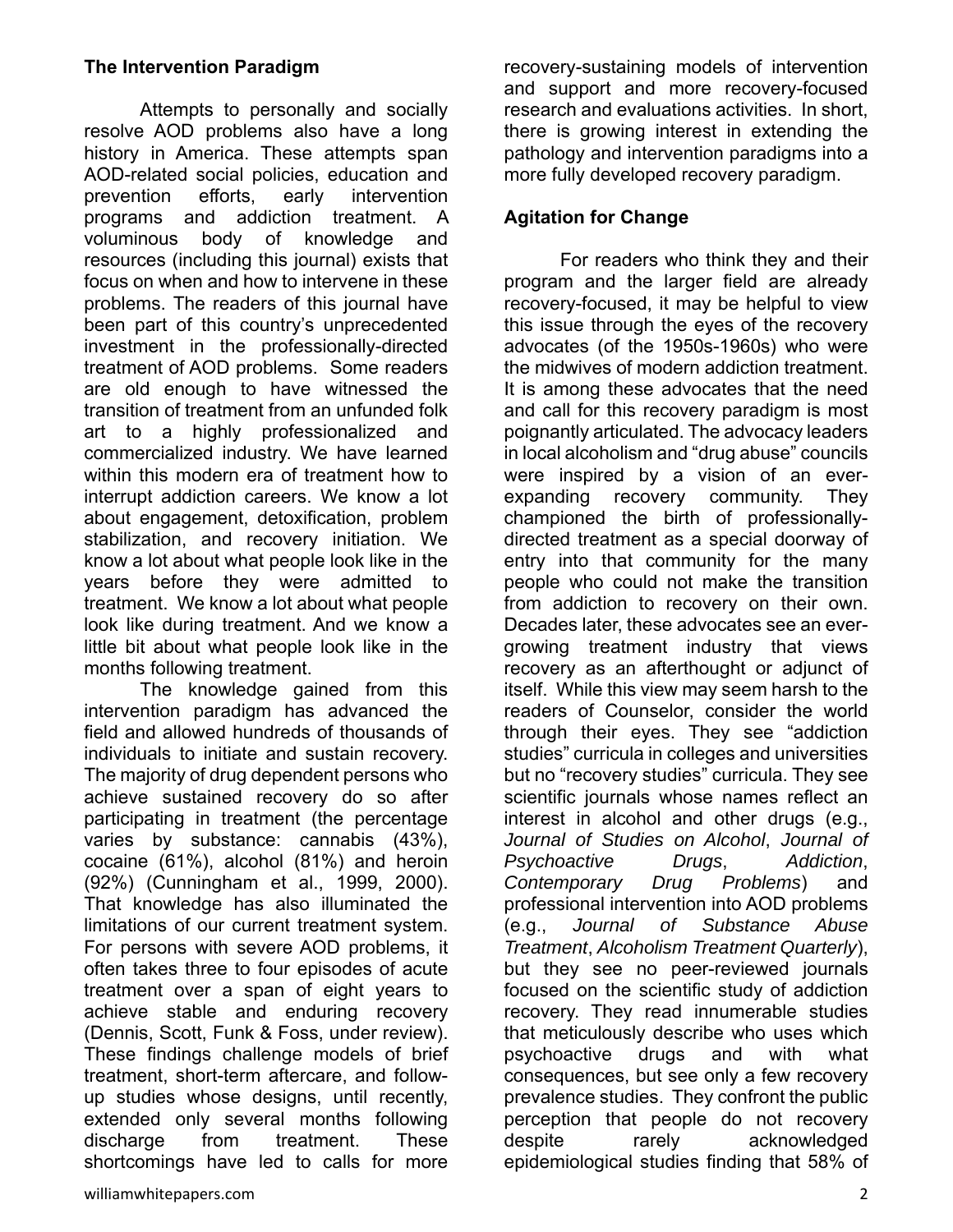people with lifetime substance dependence eventually achieve sustained recovery (Kessler, 1994; see also Dawson, 1996; Robins & Regier, 1991). They see national institutes of "alcohol abuse and alcoholism" and "drug abuse" and national centers of "substance abuse prevention" and "substance abuse treatment" but they see no "national institute/center of addiction recovery." They see "addiction technology transfer centers" but no "recovery technology transfer centers." In short, they see a field that knows a lot about addiction and a lot about treatment but which they perceive to have lost its focus on the goal and processes of long-term recovery.

These advocates are joining with visionary policy leaders, treatment professionals, and the addictions researchers to shift the field's kinetic ideas and slogans from the nature of the problem ("addiction is a disease") and the alleged effectiveness of its interventions ("treatment works") to the living proof of a permanent solution to AOD problems ("recovery is a reality"). Collectively, these voices are saying that it is time to use the foundations laid from the study of the problem and its treatment to build a fully developed recovery paradigm.

## **The Recovery Paradigm**

 The movement forward to a recovery paradigm is already underway. The evidence of this shift in grassroots communities includes the:

- growth and diversification of American communities of recovery (White, in press)
- emergence of a multi-branched new recovery advocacy movement (White, 2001)
- rapidly spreading Wellbriety movement in Indian Country (see www.whitebison.org)
- growth of faith-based recovery support structures, particularly within communities of color (see Sanders, 2002)
- organization of recovering ex-felons into mutual support networks, (e.g., the Winners Circle in Chicago)
- growth of self-managed recovery homes (see http://www.oxfordhouse.org) and recovery schools (e.g., the Association of Recovery Schools), and the
- spread of recovery employment coops (e.g., Recovery at Work in Atlanta).

The shift to a recovery paradigm is evident at the federal level in President Bush's Access to Recovery Initiative, increased NIDA and NIAAA support for studies of long-term recovery, and CSAT's Recovery Community Support Program and Recovery Month initiatives. It is evident in state initiatives pushing treatment toward a "recovery-oriented system of care" (see **http://www.dmhas.state.ct.us/policies/po licy83.htm).** It is evident in the research community's call to shift addiction treatment from serial episodes of acute intervention to models of sustained "recovery management" (McLellan, Lewis, O'Brien, & Kleber, 2000; White, Boyle, & Loveland, 2002, 2003). And it is evident in local experiments with peer-based models of recovery support, new recovery-focused service roles (recovery coaches, recovery support specialists), and the shift from traditional "aftercare" services to models of "assertive continuing care" (White & Godley, 2003; Dennis, Scott & Funk, 2003).

## **Recovery Management**

 How will the transition toward a recovery-focused future differ from our past? The shift from acute intervention to recovery management for those persons with severe and persistent AOD problems will involve three changes in the continuum of care.

First, it will intensify pre-treatment recovery support services to strengthen the engagement process, enhance motivation for change, remove environmental obstacles to recovery, and determine whether the individual/family can initiate and sustain recovery at this stage without additional professional intervention. (The latter may be quite possible for those with lower problem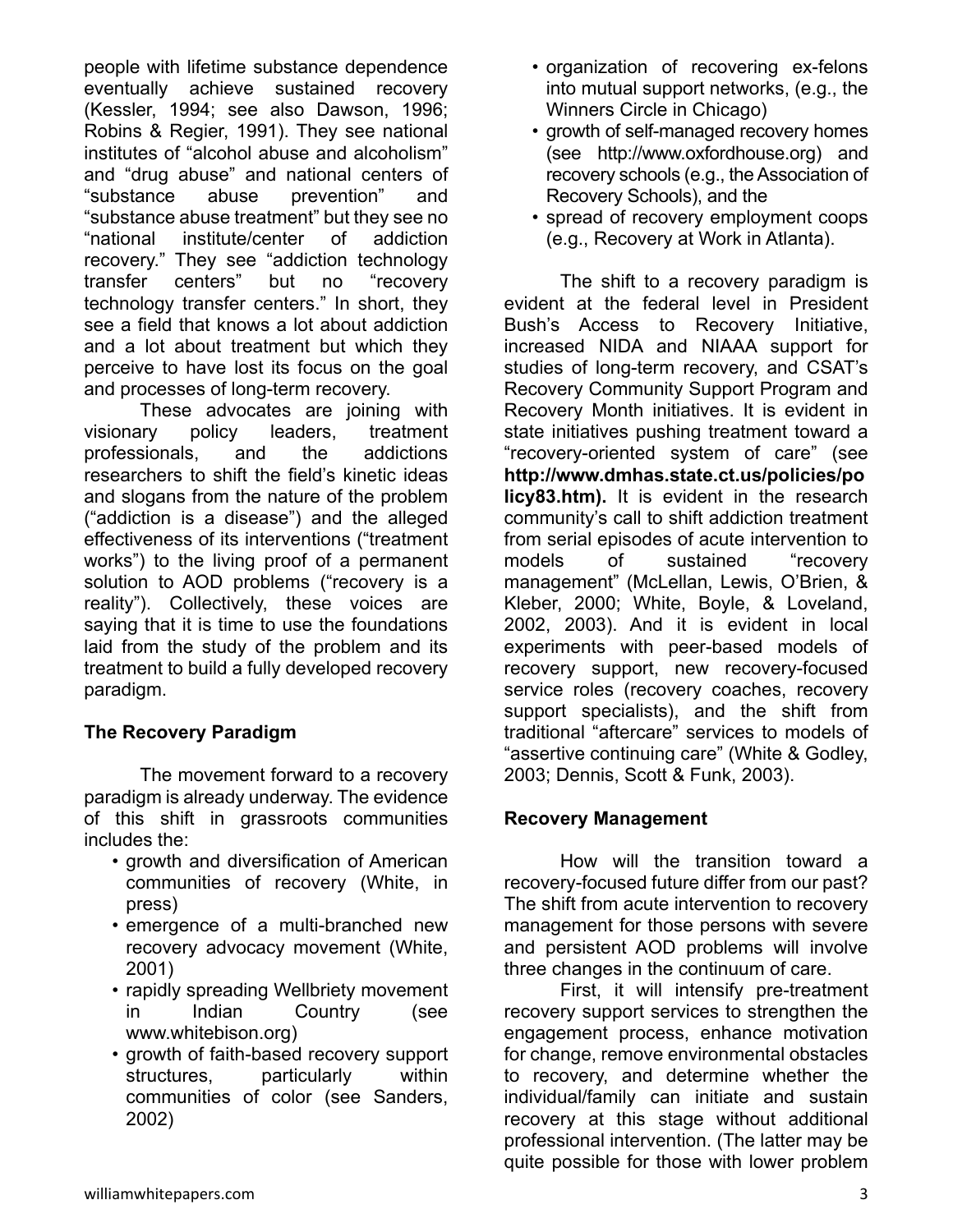severity and indigenous supports for recovery.)

Second, recovery management will intensify in-treatment recovery support services to enhance treatment retention and effects (by keeping treatment recoveryfocused). Traditional treatment methods will change in a number of important dimensions (e.g., from single-agency to multi-agency intervention, from categorical to global assessment, from institution-based to neighborhood- and home-based service delivery). Most importantly, it will differ in the nature and duration of the service relationship.

Third, recovery management will shift the focus of treatment from acute stabilization to support for long-term recovery maintenance. Professionallydirected recovery management, like management of other chronic health disorders, shifts the focus of care from one of admit, treat, and discharge to a sustained health management partnership.

This means that the traditional discharge process will be replaced with poststabilization monitoring (recovery checkups), stage appropriate recovery education, recovery coaching, active linkage to communities of recovery, recovery community resource development, and, when needed, early re-intervention. Rather than cycling individuals through multiple selfcontained episodes of acute treatment, recovery management provides an expanded array of recovery support services for a much greater length of time but at a much lower level of intensity and cost per service episode.

## **A New Language**

 New paradigms bring new ways of perceiving, thinking and speaking. As we move deeper into this recovery paradigm, we will need to forge new concepts and a new language. We will need better words and concepts to:

• delineate the conceptual boundaries of recovery

- describe types of recovery, e.g., partial versus full, serial recovery, solo versus assisted, medication-assisted recovery
- evaluate recovery assets, e.g., Granfield and Cloud's (1999) concept of "recovery capital"
- chart the pathways of recovery, e.g., secular, spiritual, religious
- distinguish styles of recovery initiation, e.g., incremental versus transformational change
- depict variations in identity reconstruction, e.g., recovery-positive versus recovery-neutral identities, and
- describe variations in recovery relationships (with other recovering people, e.g., acultural, bicultural and culturally enmeshed styles) (see White, 2002 for a detailed discussion of this new language).

We will all need to stretch our understanding of recovery and become multilingual as we expand the words and metaphors that reflect the growing varieties of recovery experiences in America.

## **A New Vision**

Since its inception, the purpose of this column has been to enhance the addiction professional's understanding of the history of treatment and recovery in America. This article is about the living history that is unfolding before us in this moment. It is about the opportunity for recovery advocates, policy leaders, treatment professionals and researchers to form a partnership that will write the future of history of addiction treatment and recovery in America. Destiny will call some of you reading this to help lead this leap into the future. I wish you and your clients Godspeed on your journey from the problem we know so well to the recovery vision that lies ahead of us.